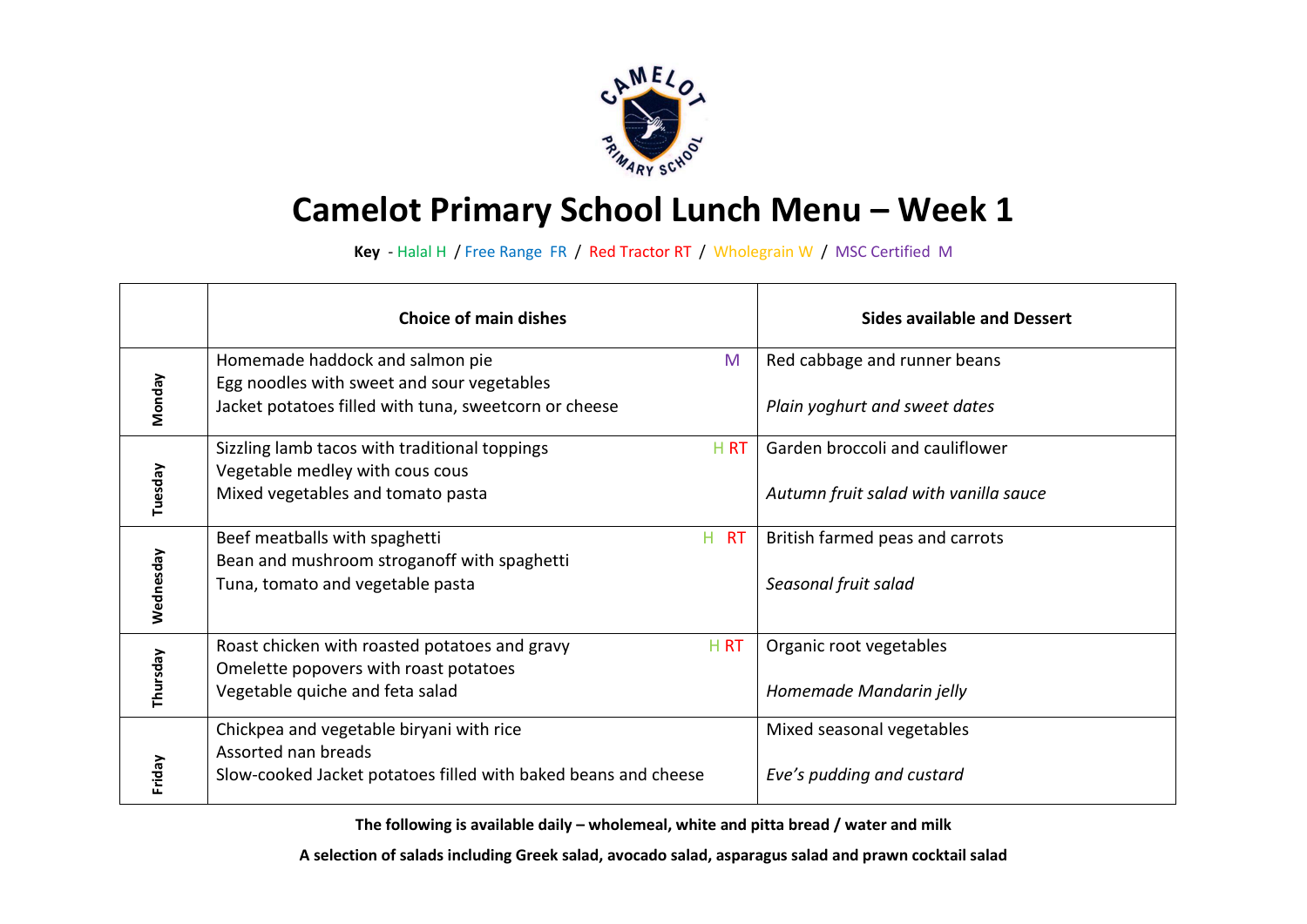

## **Camelot Primary School Lunch Menu – Week 2**

**Key** - Halal H / Free Range FR / Red Tractor / Wholegrain W / MSC Certified M

|           | <b>Choice of main dishes</b>                                          | <b>Sides available and Dessert</b> |
|-----------|-----------------------------------------------------------------------|------------------------------------|
|           | Lamb Goulash with brown rice<br><b>RT</b>                             | Mixed seasonal vegetables          |
| Monday    | Tomato and red lentil lasagne                                         |                                    |
|           | Slow-cooked jacket potatoes filled with tuna, sweetcorn or cheese     | Banana and cinnamon rice pudding   |
| Tuesday   | Greek-style baked cod with potato wedges<br>M                         | Garden broccoli and cauliflower    |
|           | Lentil, potato and spinach Thai curry                                 |                                    |
|           | Mixed vegetable and tomato pasta                                      | Seasonal fruit salad and yoghurt   |
|           |                                                                       |                                    |
|           | Sweet and sour tofu stir fry with noodles                             | Sweetcorn and peas                 |
|           | Crisp jacket potatoes with cheddar cheese and beans                   |                                    |
|           | Tuna, tomato and vegetable pasta                                      | Shortbread and satsuma segments    |
| Wednesday |                                                                       |                                    |
| Thursday  | Finest British Beef lasagne<br>H <sub>RT</sub>                        | Organic roast carrots              |
|           | Tomato and red lentil lasagne                                         |                                    |
|           | Garlic bread                                                          | Baked apple with cinnamon          |
|           | Italian lamb meatball polpettone with basmati rice<br>H <sub>RT</sub> | Peas and low-sugar baked beans     |
|           | Slow-cooked jacket potatoes filled with baked beans and cheese        |                                    |
| Friday    |                                                                       | Semoling with raisins              |

**The following is available daily – wholemeal, white and pitta bread / water and milk A selection of salads including Greek salad, avocado salad, asparagus salad and prawn cocktail salad**